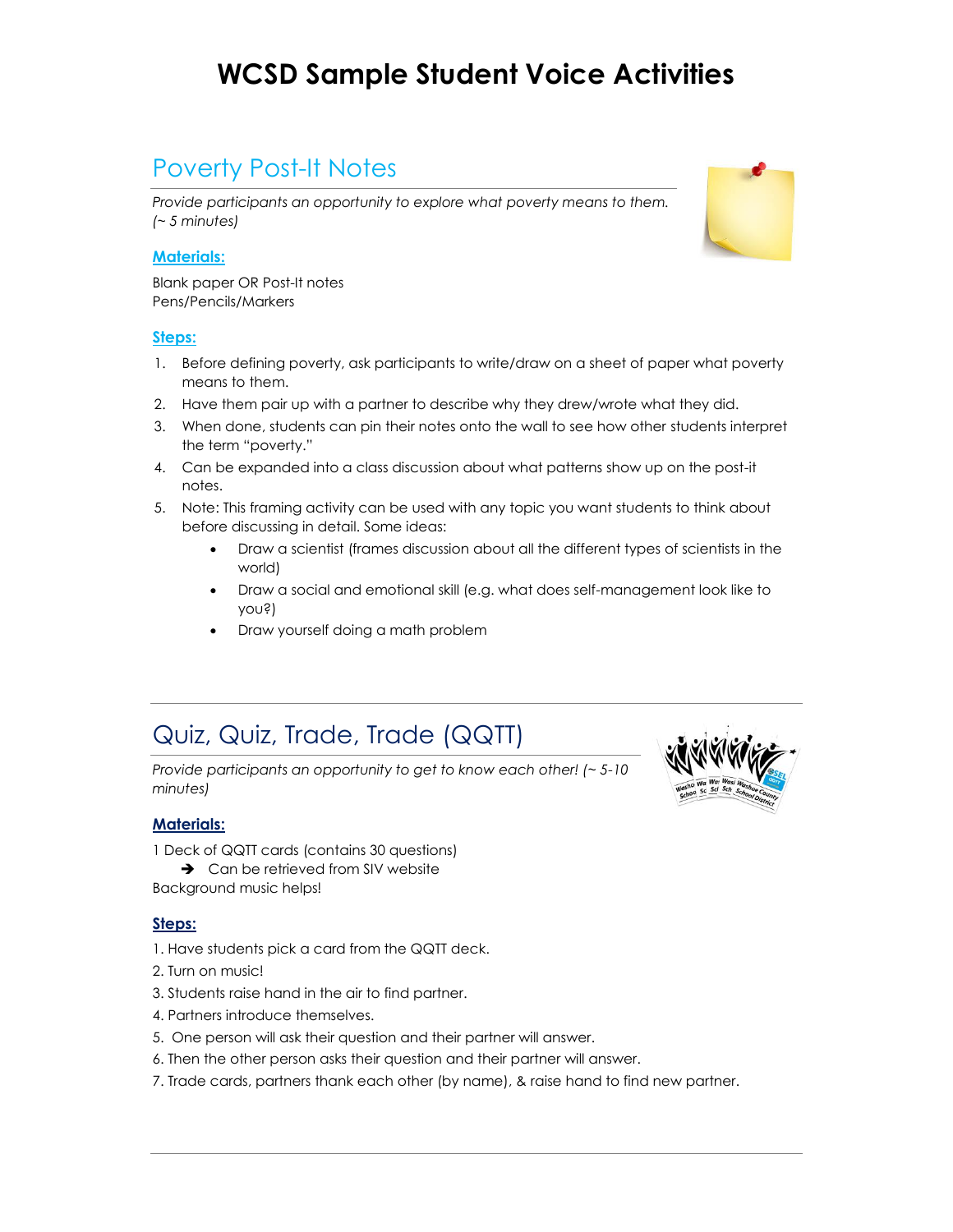### M&Ms Climate Brainstorm

*Provide participants an opportunity to think about ways to improve their SEL skills and their school community. (~ 5-15 minutes)*



M&M cards Cards have facts from the Student Climate Survey on side and pictures of M&Ms on the other side (M&M colors represent different topics from survey)

#### **Steps:**

- 1. Students in groups of 2-3 draw a fact card from the deck. These are real facts from the 2016 Student Climate Survey that students in 5<sup>th</sup> and 6<sup>th</sup> grade take every year!
- 2. Students read the card.
- 3. Each student spends 5-8 minutes thinking or writing out how they would answer the question on the card.
- 4. Students share their ideas in a round-robin fashion with other students (1-2 minutes per student).
- 5. A notetaker writes down the ideas.
- 6. An elected speaker reads out the ideas the group came up with to the rest of the class.
- 7. Can be expanded further so that students select a fact that's most interesting to them and plan a project to help further study the issue and develop solutions for improving it.

### Knot Activity

*This icebreaker is used to promote team building, communication, and problem solving. (~ 10 minutes)*



#### **Materials:**

Students/Participants!

- 1. Form groups of 5-10 people each.
- 2. Have group member stand, facing each other in a circle shoulder-to-shoulder.
- 3. Lift left hand and grab the hand of someone across the circle, then do the same with the right hand. (No one should be holding hands with someone next to them.)
- 4. Try to untangle the knot!

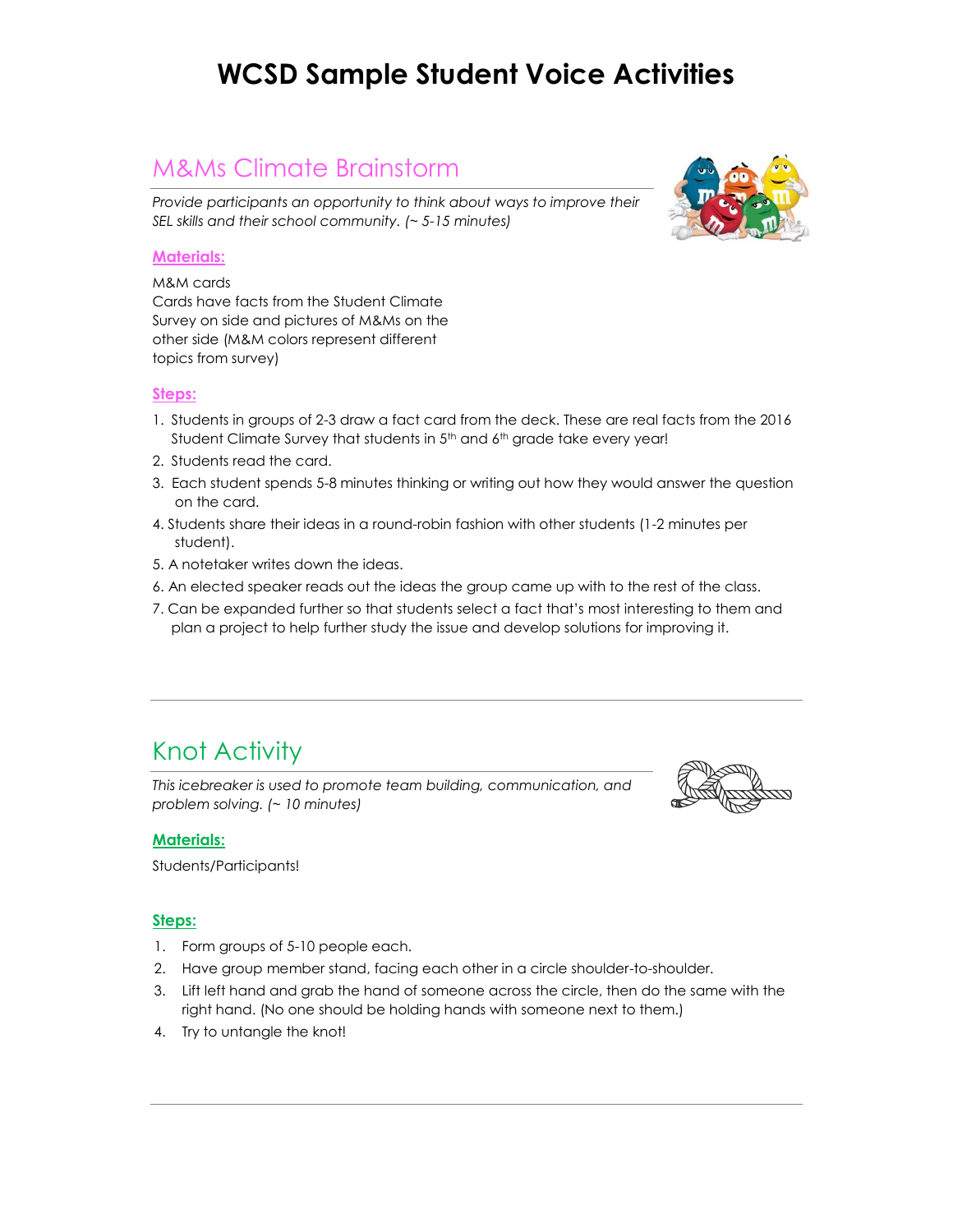### SEL Skill Reflection

*Provide students with an opportunity to reflect on their own SEL strengths and challenges. (~ 10 minutes)*

#### **Materials:**

SEL skill deck Box sheet

#### **Steps:**

- 1. Each student is given the 9 social and emotional skill cards and sorts the cards from hardest to easiest for them.
- 2. Students put 3 skills in each box on the box sheet provided ("hardest for me to do," "somewhat hard/somewhat easy for me to do," "easiest for me to do"). Students must put 3 in each box.
- 3. Once sorted, students select their one very hardest and one very easiest skill then find a partner in the room.
- 4. Person A spends 1 minute explaining their very easiest skill (which they selected and why they think it's easier for them to do). Then Person B does the same.
- 5. Person A spends 1 minute explaining their very hardest skill (why that skill is harder for them to do). Then Person B does the same.

### Pivot Questionnaire

*Provide participants an opportunity to share their thoughts and feelings on the 10 questions used in the Actor's Studio (slightly modified) and create a brief 2-5 minute video of themselves responding to the questions. (~ 25 minutes)*

#### **Materials:**

iPad, iPhone, or other video source Recording device Pivot Questionnaire

 $\rightarrow$  Can be retrieved from SIV website

- 1. Students write out responses to 9 questions. (~ 5 minutes)
- 2. Students play with iMovie software and plan their video idea (students can use an avatar, film themselves, or film an object with their voice in the background). (~ 10 minutes)
- 3. Students record video.
- 4. Ask for students that want to share their video with the class. (as many minutes needed)



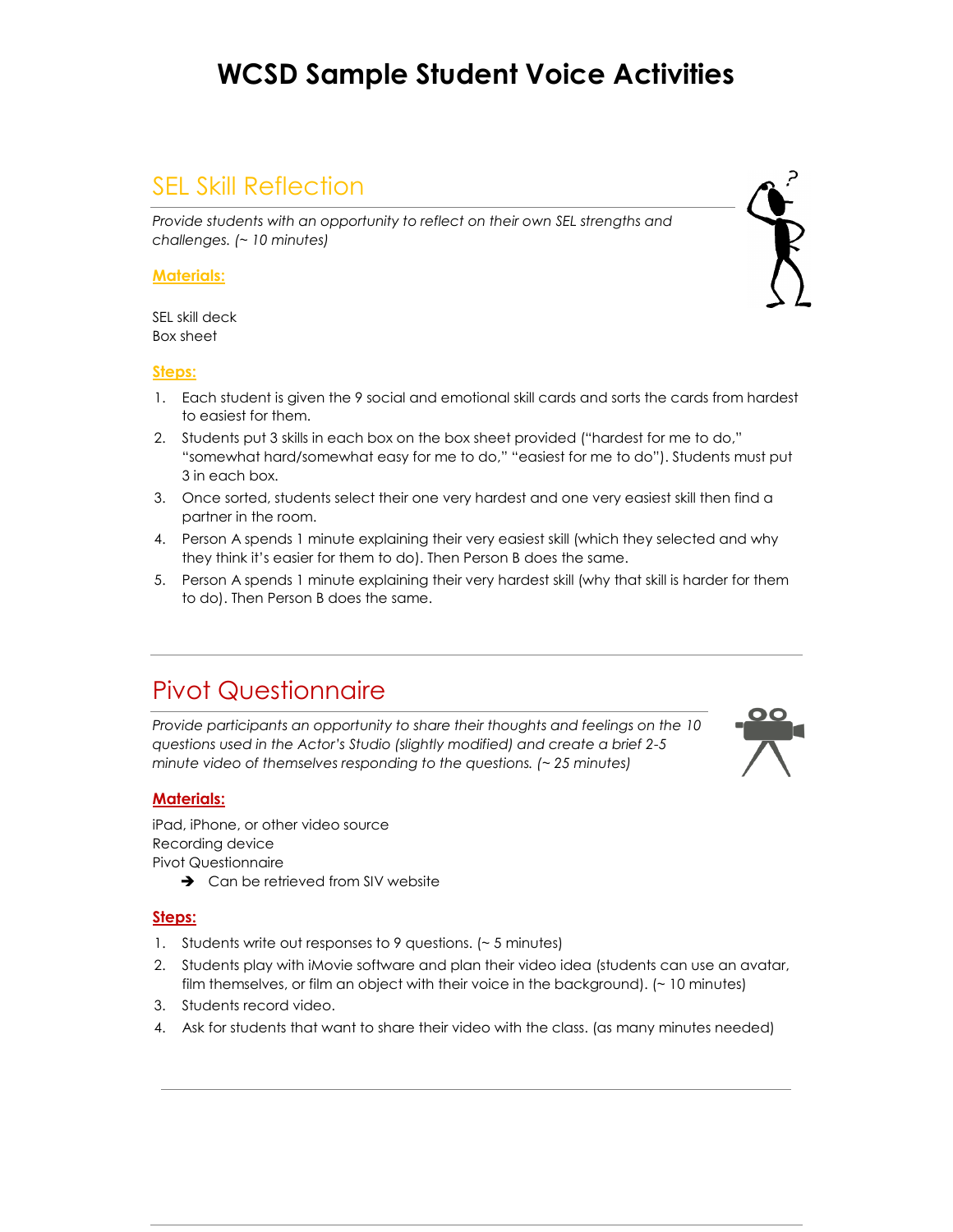### True Colors Design-a-School

*Students identify their "True Color" personality type using the questionnaire provided. They then work in same-color groups to design their perfect school. (45 minutes +)*

#### **Materials:**

True Color survey

 $\rightarrow$  Can be referenced on SIV website School reflection sheet

#### **Steps:**

- 1. Students take the True Color survey to find out their personality type (strengths and weaknesses).
- 2. Students form into groups with their same color.
- 3. Students use reflection sheet to think about how their perfect school would look and feel.
- 4. Groups present!

# Y Activity

*Participants are given the opportunity to discuss major issues uncovered in the Climate Survey and voice their opinions on why they believe these issues are happening and how the data could be improved. (45 min. +)*

#### **Materials:**

Large sheet of blank paper separated into 3 sections (like a Y)

→ Top is topic question, Left is "Why is this happening?" Right is "What can we do to improve the data?"

Markers/Pens

- 1. Present data to students on the four chosen topics from the Climate Survey (student drug and alcohol use, teacher work stress, student satisfaction in school, and relationship skills).
- 2. Student choose which topic is most intriguing to them and are formed into groups with students who have the same interest.
- 3. Provide poster to each group with corresponding topic question.
- 4. Have students discuss and write their opinions on the poster regarding why they believe these issues are happening and how the data could be improve.
- 5. Present!